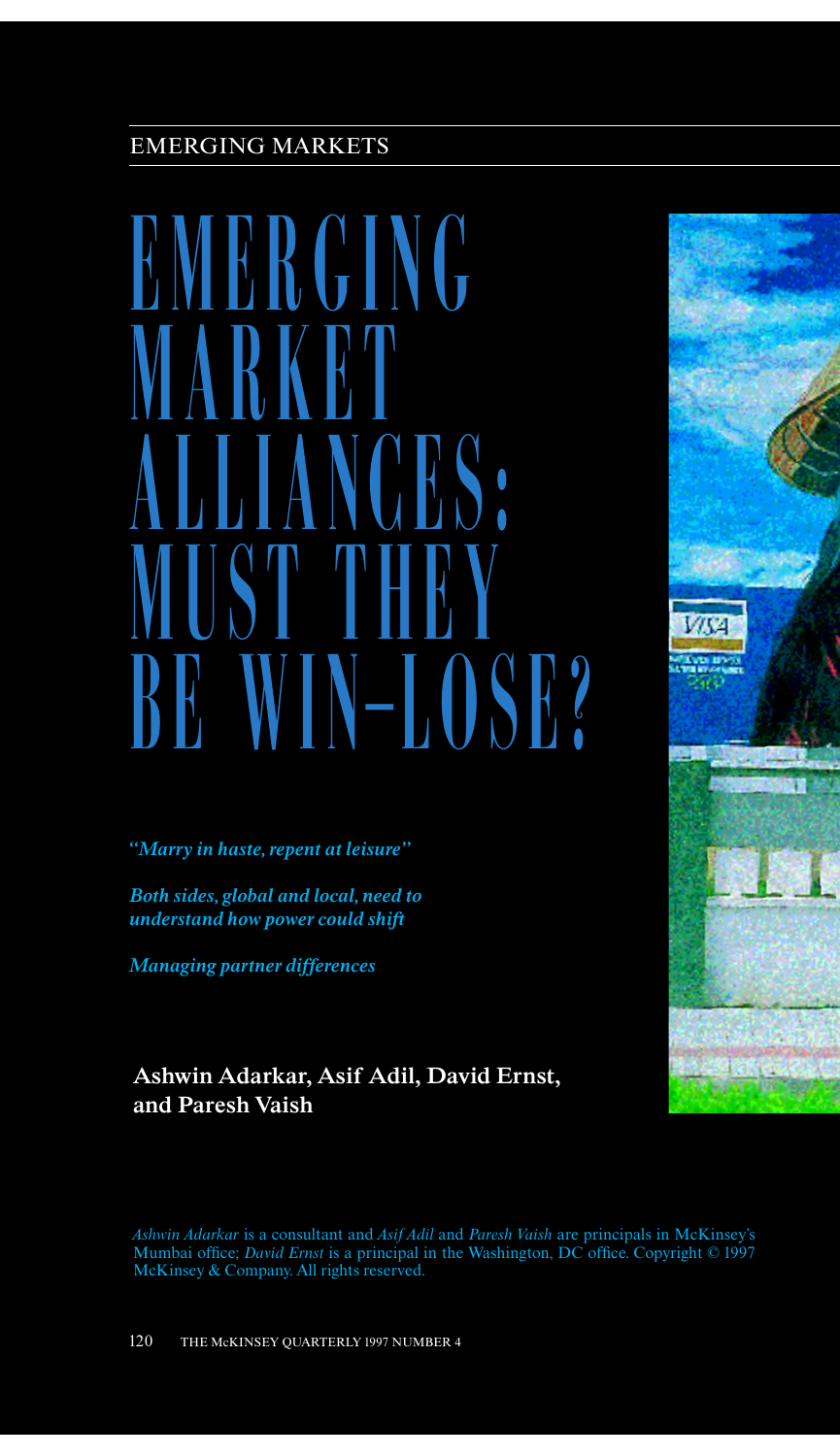

LOBAL COMPANIES ARE LOOKING to emerging markets<br>for growth. Companies in emerging markets are<br>looking for ways into the burgeoning global economy.<br>Alliances can seem the obvious solution for both sides for growth. Companies in emerging markets are looking for ways into the burgeoning global economy. Alliances can seem the obvious solution for both sides.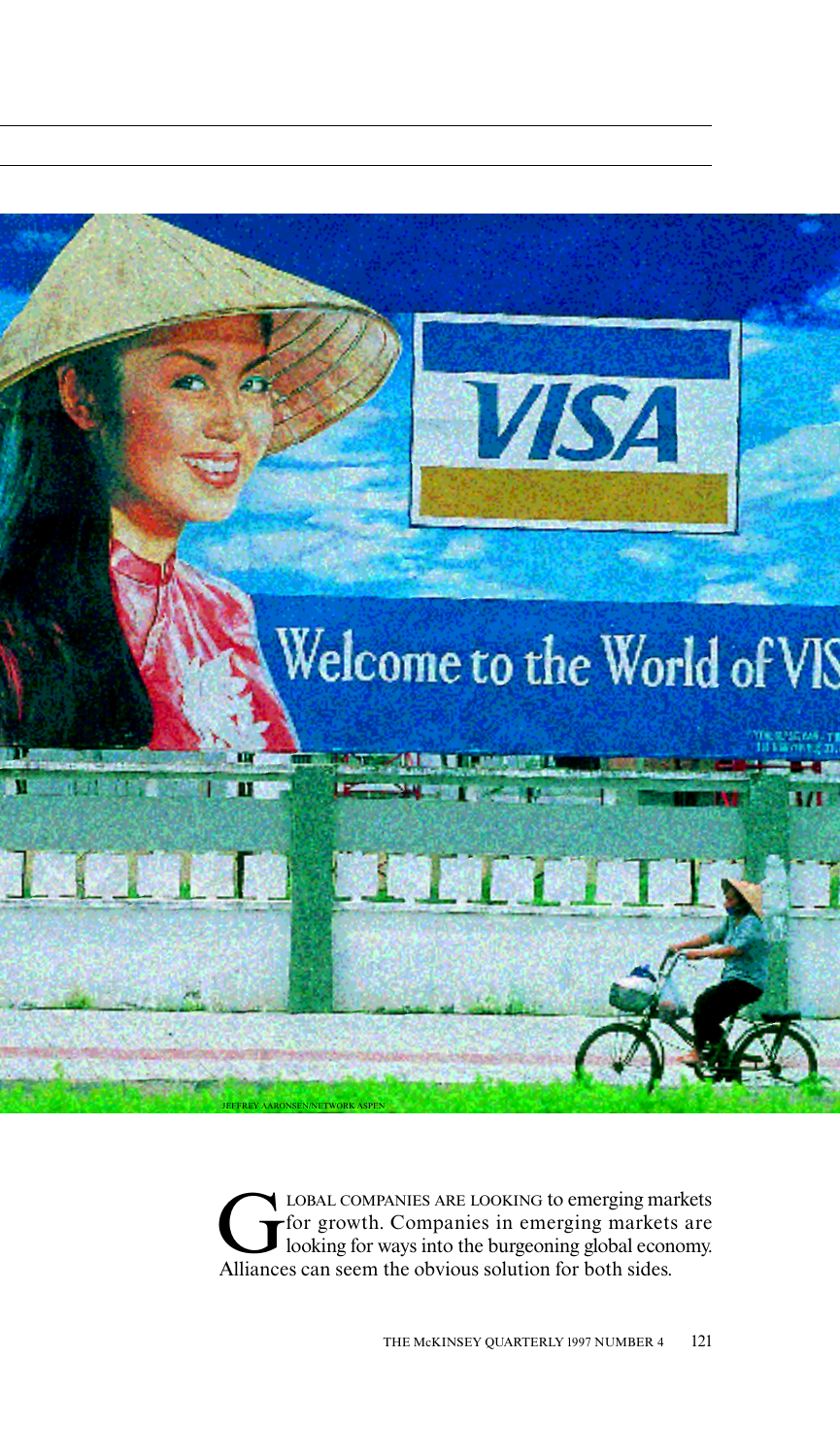For global companies, limitations on foreign ownership make an alliance the only route into some markets. In other markets, alliances provide an appealing way to accelerate entry and reduce the risks and costs of going it alone. The US company Aetna Insurance, for example, recently announced a joint venture with Sul América Seguros, Brazil's largest insurance company. Aetna is reportedly investing \$300 million, with a possible \$90 million more to follow, for a 49 percent stake in the joint venture. The aim of the Brazilianbased alliance is to accelerate growth and introduce new products in health,

| 1950s<br>Semiconductors<br>Joint vantures with<br>Texasinstruments.<br>DNS, Towa<br>Morethan 90.<br>technology and cross-<br>licensing agreements,<br>induding Micron | Joint ventures with<br><b>HowlettPadcard</b><br>எ⊭<br>Bguilty investment in<br>AST, Array, IGT, CAI<br>More than 30.<br>technology (censing<br>agreements, induding |  |  |  |  |  |  |
|-----------------------------------------------------------------------------------------------------------------------------------------------------------------------|---------------------------------------------------------------------------------------------------------------------------------------------------------------------|--|--|--|--|--|--|
|                                                                                                                                                                       |                                                                                                                                                                     |  |  |  |  |  |  |
|                                                                                                                                                                       |                                                                                                                                                                     |  |  |  |  |  |  |
|                                                                                                                                                                       |                                                                                                                                                                     |  |  |  |  |  |  |
| Technology, Sharp, I<br>Intel. Texas<br>instruments, NBC,<br>Toshiba General<br>Instrument Oki<br>RSD consortium with<br>LG, Hyundai for next                         | Sega Microsoft.<br>Philips, Motorola,<br><b>Mindscape</b><br>RSD consortium with<br>LG and ETRI for next<br>generation TEK                                          |  |  |  |  |  |  |
| generation DRAM<br>Sales \$21billion<br>25 outo 196 new businesses started via joint ventures.                                                                        |                                                                                                                                                                     |  |  |  |  |  |  |
|                                                                                                                                                                       |                                                                                                                                                                     |  |  |  |  |  |  |

life, and personal insurance and pensions. Aetna contributes expertise in products, information technology, and servicing, while Sul América brings local knowledge, an extensive distribution network and sales system, and its leading market position.

Companies in emerging markets can find the idea of an alliance equally attractive. For those in a position of strength, it can be a powerful vehicle for growth, or a way to leverage low-cost manufacturing or a unique distribution network. Samsung of Korea has used several hun-

dred technology licensing arrangements and joint ventures as vehicles to build a world-class electronics company (Exhibit 1). Of almost 100 new businesses it set up between 1953 and 1995, a quarter were initiated via joint ventures. For other local companies in emerging markets, alliances may appear to be the only way – short of selling the company outright – to survive once the home market has opened to new entrants bringing global brands or technology.

Given this pattern of mutual benefit, it is not surprising that alliances account for at least half of market entries into Latin America, Asia, and Eastern Europe (Exhibit 2). Some are successful. Nintendo and JVC both have alliances with Gradiente, Brazil's leading electronics company, to manufacture and/or market products under their own brand names as well as under the Gradiente brand. The alliances have helped Nintendo and JVC

We would like to thank our colleagues Guido Conterno, Pedro Cordeiro, Heinz-Peter Elstrodt, Olivier Kayser, Thilo Mannhardt, Stefan Matzinger, Tony Perkins, Alejandro Plaz, Tino Puri, Dominique Turcq, and Jonathan Woetzel for their contributions to this article.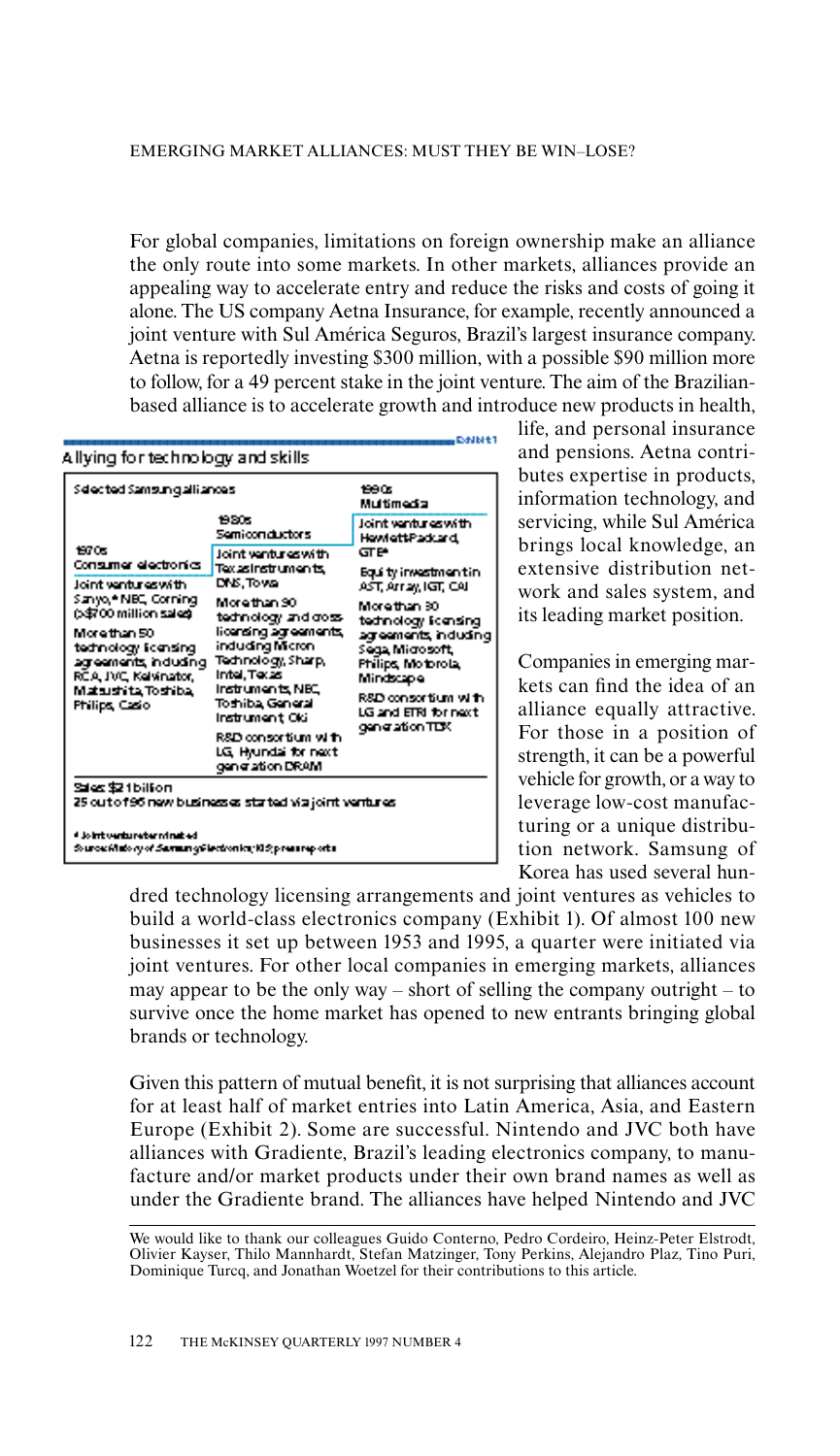# EMERGING MARKET ALLIANCES: MUST THEY BE WIN–LOSE?

# FACTORS DRIVING ALLIANCE RESTRUCTURING

wave of alliance restructuring is just<br>beginning to ripple through emergin<br>markets, and is likely to persist. It is<br>driven by five principal factors beginning to ripple through emerging driven by five principal factors.

First, the expansion of free trade zones such as Mercosur and the Andean Pact promotes a regional approach to business, undermining national joint ventures. One alliance producing auto parts in Latin America, for example, has been restructured to cover a broader geographic region, with the aim of achieving scale economies.

Meanwhile, a consumer products company in China has rationalized several regional joint ventures in order to implement a national distribution strategy. This type of restructuring will be most pronounced where multinationals have invested in subscale manufacturing after being lured by hopes of privileged treatment and tariff protection.

Second, consolidation between local companies can lead to a situation in which two multinationals find themselves in partnership with the same local company, or *vice versa.* After a series of mergers within China, one local company is now in joint ventures with no fewer than five head-tohead global competitors. Similarly, mergers and global alliances between multinationals can expose joint ventures with two competing local partners in an emerging market.

Third, many multinationals have overestimated their partners' strength and now want to increase control. Fourth, as emerging markets become more important, global concerns are reevaluating their historic licensing and distribution alliances and considering how to expand (or break) these relationships. And finally, many family-owned businesses are reviewing their portfolios and seeking to restructure alliances in order to divest or to improve performance.

build volume rapidly in an important market, while Gradiente has become a profitable company with revenues of over \$1 billion and its own skills, market position, and manufacturing capacity.

Yet the popularity of alliances between emerging market and global companies, and their apparent "win–win" character, can mask their difficulty. They are hard to pull off and often highly unstable  $-$ 

much more so than alliances between companies from similar economic and cultural backgrounds. Many have failed to meet expectations or have required extensive restructuring. Indeed, in recent years, numerous high-profile joint ventures in Asia and Latin America have been dissolved, restructured, or bought out by one of the partners.

Why are joint ventures in emerging markets proving so difficult? The answer lies in the fact that multinationals and companies in emerging markets must overcome formidable differences if they are to develop successful alliances.

## CHUNG, Importance of alliances in emerging markets

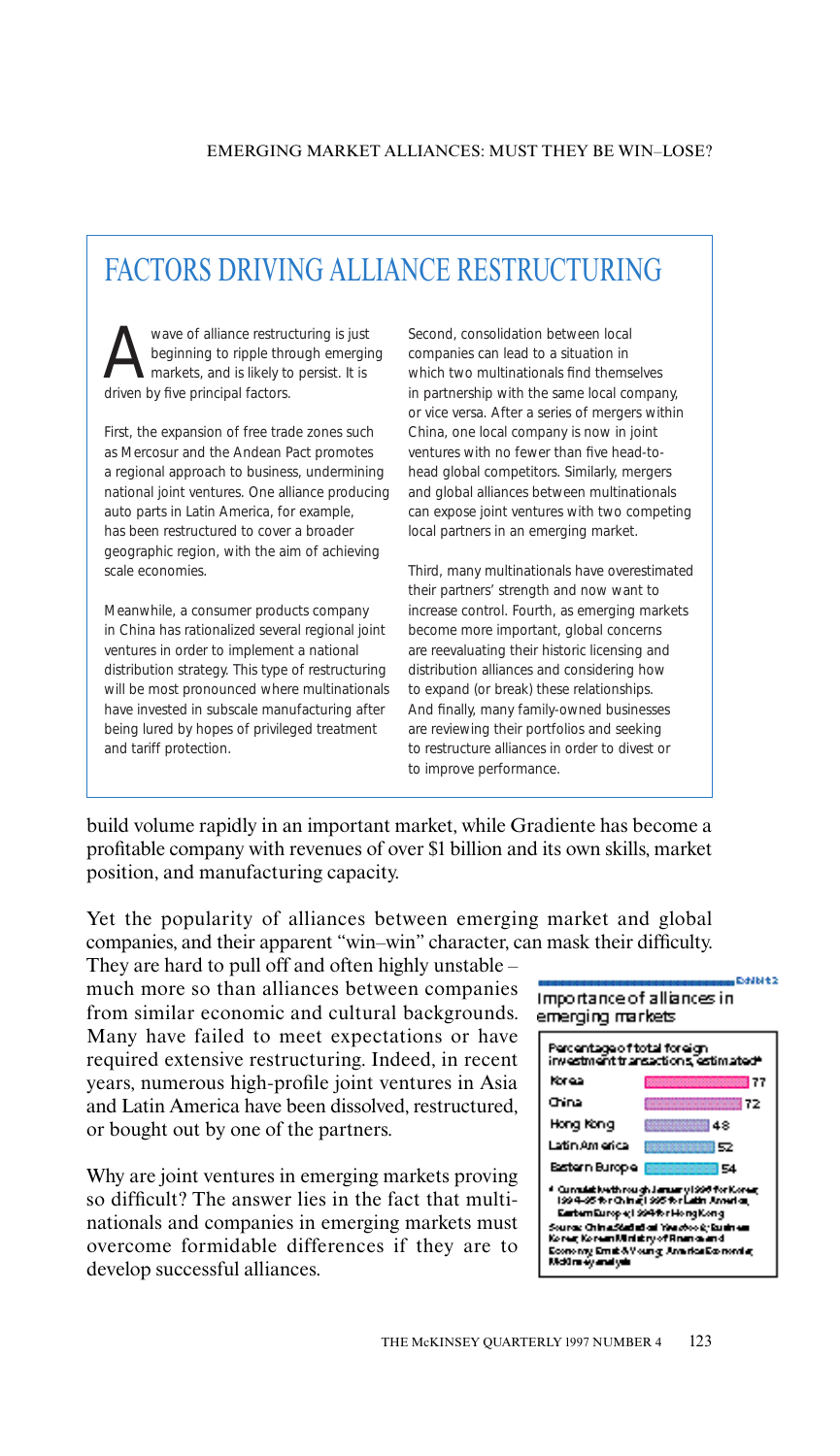First, most global companies are considerably larger than their emerging market partners, and possess deeper pockets and, often, broader capabilities. This makes it hard to find equal, complementary pairings – a balance that is the hallmark of successful and enduring alliances. Our research indicates that among alliances undertaken in India, the global company typically has 30 times the revenue of its local partner. One case makes the implications clear. A multibillion-dollar worldwide leader in the consumer non-durables industry and a \$70 million Indian company enjoyed a successful joint venture that trebled its market share in four years and became the third-largest competitor in its industry. But the global partner then wanted to add capacity and make India a regional supply source for Asia and Africa. The local partner's share of the necessary investment, about \$17 million, represented almost a quarter of its annual turnover. When it declined to invest, the global partner ended up buying out the venture.

Other differences result from ownership structure, objectives, culture, and management styles. State-owned enterprises can make frustrating negotiating partners for multinationals because they have no single decision maker;

A reasonable (but rarely asked) question is: "Why are we forming an alliance in the first place?"

instead, they have to seek approval from a range of political constituencies. But a multinational can be an equally frustrating partner for a family-owned business if its country manager has to seek approval for decisions from other senior managers, while the patriarch or matriarch of the family business can

make decisions unilaterally. Different types of company also have different agendas. The family-run business may be more interested in ensuring a steady stream of dividends for shareholders than in maximizing growth or short-term shareholder value.

These challenges do not mean that emerging market alliances should be avoided. But they do raise the stakes. Before entering these deals, therefore, prospective partners should ask three questions. Is an alliance really necessary, or would an outright acquisition, direct investment, or contractual relationship suffice? How sustainable will an alliance be, given the partners' ambitions and strengths? And how should the strategy and tactics they adopt reflect the distinct challenges of alliances between global and emerging market companies?

# **Is an alliance really necessary?**

Given the differences between partners and the complexities of managing a relationship, a reasonable (but rarely asked) question is: "Why are we forming an alliance in the first place?" If the main benefit of an alliance would be inside knowledge of customers, government, and suppliers, for example, the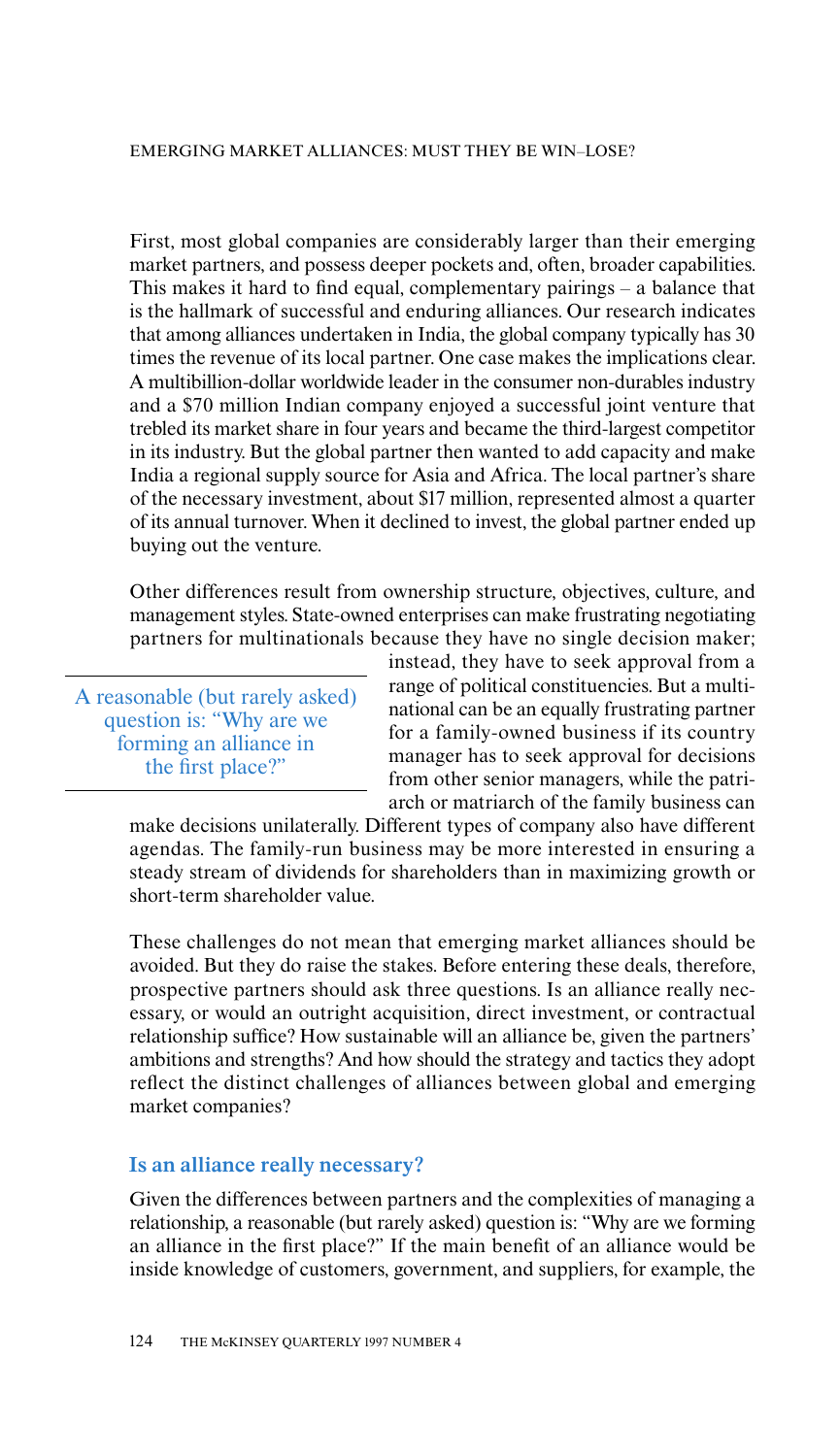global company should ask whether it might be possible instead to hire five or ten key people who would bring those relationships.

In China and India, acquisitions and direct investments by overseas companies have increased, although alliances are still the main vehicle foreign companies use to enter the market. The proportion of wholly foreign-owned enterprises in China rose from less than 10 percent of incoming investment in 1991 to more than 30 percent in 1995.\* In India, the figure grew from 5 percent in 1992 to 25 percent in 1995. Many global companies have operated as wholly owned entities in Latin America for decades.

Acquisitions can be equally effective for emerging market companies. Many companies have responded to globalization by looking to joint ventures or broad-based technology licensing arrangements with international partners, particularly when they needed to bridge a technology gap. But India's Piramal group, for example, has expanded its pharmaceuticals business at a compound annual growth rate of almost 60 percent since 1988, largely by acquiring

other local pharma companies that already have non-equity licensing arrangements with global concerns.

Other emerging market companies are experimenting with "virtual" alliances – piecing together the technology or abilities they seek Achieving an equal balance in an emerging market is challenging because of differences in size, culture, skills, and objectives

without forming an alliance. One large Indian textile manufacturer aspired to enter the clothing business, but lacked manufacturing technology and marketing expertise. Rather than form an alliance, it cobbled together what it needed by hiring experienced people, persuading the equipment manufacturers to serve as technical consultants, and licensing certain technologies. Since embarking on the program four years ago, the company has grown by 150 percent. Such a strategy would not suit all companies, however; the learning and coordination of relationships it involves call for highly developed skills and consume a great deal of management time.

These alternative approaches are especially relevant when technology is readily available and global brands are not needed. Cheap, double-edged razor blades based on a common technology continue to take 83 percent of the Indian market, for example, despite the introduction of high-quality blades by Gillette in 1993.

# **Will the alliance last?**

When an alliance *is* deemed necessary, both companies should assess at the outset how the partnership will evolve – whether it is a marriage of equals

<sup>≠ &</sup>quot;Multinationals in China: Going it alone," *The Economist,* April 19, 1997.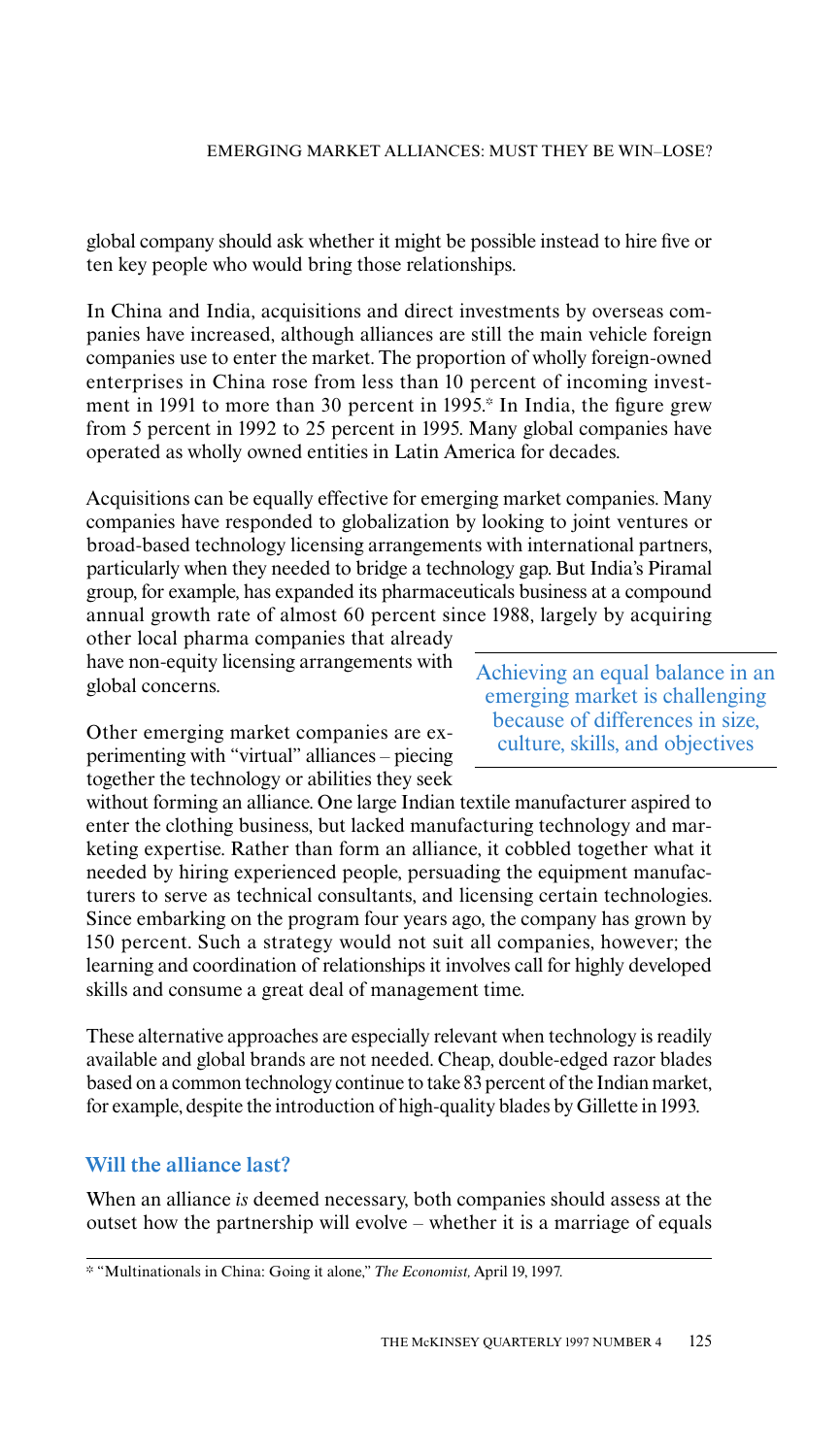# HOW ALLIANCES EVOLVE

**Alliances tend to follow the pattern<br>
set by the deregulation of an<br>
industry and the opening of national<br>
markets. As regulations change, so do the** set by the deregulation of an markets. As regulations change, so do the options available to multinationals and local companies, with the result that alliance structures established under one set of rules can quickly become obsolete under another. Pressure to restructure or dissolve partnerships may ensue.

Emerging markets typically go through four evolutionary stages: nascent, frenzied, turbulent, and mature (*see* exhibit). In the **nascent** phase, strict regulation and lack of market transparency limit alliance activity to non-equity technology licensing and distribution arrangements. When the deregulation of an industry or a country gets under way, it can trigger an alliance **frenzy**  as global companies seek to gain access to a new market, influence government policy, or build a portfolio of options, and local players attempt to acquire world-class skills. Many alliances formed in this stage are created to comply with local ownership provisions.

Further deregulation, and multinationals' growing familiarity with the local environment, lead next to a period of **turbulence.** This is characterized by the restructuring and dissolution of alliances as alternatives become available. Foreign partners can now decide to go it alone or increase their ownership stakes. As the market for corporate control develops, merger and acquisition activity commences.

When regulations unravel, those alliance structures driven by regulation rather than business economics become especially fragile. Until 1992, for example, India's Foreign Exchange Relations Act prohibited non-Indians from holding a stake greater than 40 percent in any Indian company. Since liberalization, this limit has been eliminated or raised to 51 percent in most industries. The result is that existing shareholder agreements are coming under strain as foreign partners attempt to increase their holdings.

The risk of conflict deepens if a multinational launches a wholly owned subsidiary that competes with its partly owned subsidiary. Questions then arise over where the parent company will want to launch its new products and focus its investment. The potential for trouble is obvious.

Eventually, as the market stabilizes, the **mature** stage is reached. At this point, the environment starts to resemble that of developed markets, in which alliance structures are driven primarily by business logic.

that will endure, or something else. Achieving an equal balance in an emerging market is particularly challenging because of the diƒferences in size, culture, skills, and objectives that we have mentioned. Such alliances are also vulnerable to rapid regulatory change (*see* text panel, "How alliances evolve").

Two factors influence the sustainability and likely direction of an alliance: each partner's aspirations – that is, the will to control the venture – and relative contributions. Aspirations can tip the balance. Does the global partner desire full control in the long run? (If it does, the alliance is likely to wind up in acquisition or dissolution.) Or does it want a permanent alliance in which the local partner provides specific elements of the business system, as with Caterpillar's long-standing relationships with its local distribution and service partners? Is the emerging market player's focus on the home market, or does it harbor global ambitions? If it does, and it wants to compete on its own against the multinational, conflict will be inevitable.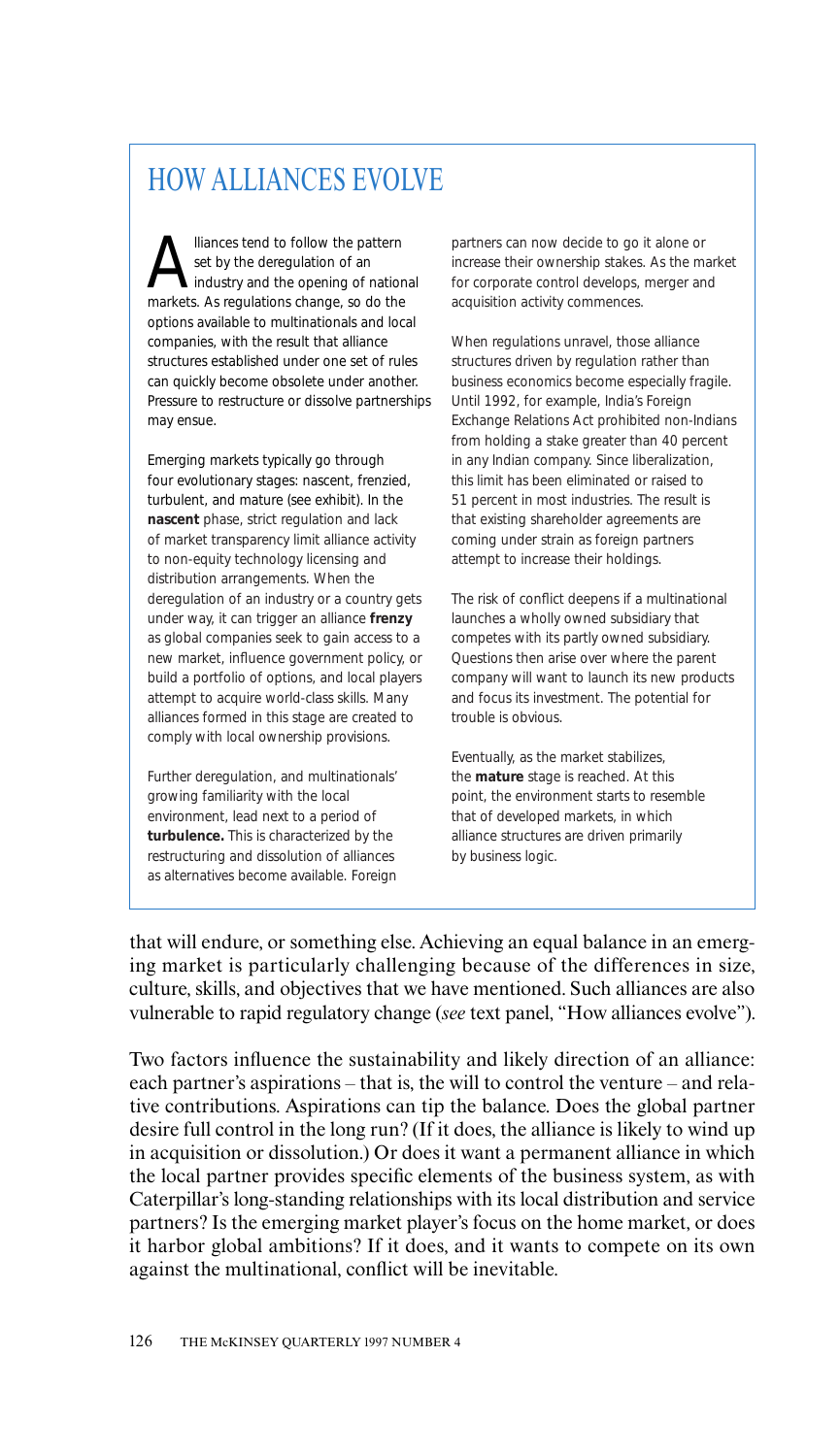| Four stages of market evolution |                                                                                                                       |                                                                                                                                                                                       |                                                                                                                                                       |                                                                                                                                                                |  |  |  |
|---------------------------------|-----------------------------------------------------------------------------------------------------------------------|---------------------------------------------------------------------------------------------------------------------------------------------------------------------------------------|-------------------------------------------------------------------------------------------------------------------------------------------------------|----------------------------------------------------------------------------------------------------------------------------------------------------------------|--|--|--|
|                                 | Nascent                                                                                                               | <b>Fransed</b>                                                                                                                                                                        | Turbulent                                                                                                                                             | Mature                                                                                                                                                         |  |  |  |
| Market structure.               |                                                                                                                       |                                                                                                                                                                                       |                                                                                                                                                       |                                                                                                                                                                |  |  |  |
| Regulations                     | freedom.<br>- Strictcontrolson<br>ownership/capital<br>repatriation<br>•Strictrequiatorγ<br>oversight                 | Minimal regulatory. Regulations relaxed.<br>- Nearm ajonty or<br>majority foreign<br>stake allowed i<br>• Operating<br>restrictions<br>still exist.<br>(eg bureaugatic<br>approvals). | Regulations<br>liberalized<br>• Fully-owned<br>subiscianes<br>allowed<br>• Operating<br>controls@ased<br>• Market for<br>corporate control<br>emerges | Market der equiated<br>• Free equity and<br>capital llows<br>• Operating<br>treedom<br>- Activemarket for<br>corporate control<br>• Shareholder<br>orientation |  |  |  |
| Тгатарателсу                    | Untamiliar to<br>outsiders                                                                                            | many global players. Many global,<br>present                                                                                                                                          | playerspresent                                                                                                                                        | Marketintegrated<br>withglobal markets.                                                                                                                        |  |  |  |
|                                 | "Outpost"<br>m entality.                                                                                              | Few can replicate.<br>locals market.<br>knowledge and<br>qovernment<br>relationships                                                                                                  | many global<br>playershave<br>"inäder"<br>knowledge                                                                                                   |                                                                                                                                                                |  |  |  |
| Alliance focus                  |                                                                                                                       |                                                                                                                                                                                       |                                                                                                                                                       |                                                                                                                                                                |  |  |  |
| Globall<br>players              | Market stimming.<br>- Limited<br>involvement.<br>• Technology<br>licensina <sup>r</sup><br>distribution<br>agreements | Marketacoas:<br>• Buildoptions<br>• Understand local<br>market<br>- Influence<br>government                                                                                           | Market growth.<br>- Frune options<br>• Investiri vánners                                                                                              | Marketintegration.<br>• Op tim ize global<br>bushezsystem<br>(eg, by outsourding).<br>• Improve<br>per form ance<br>- New opportunities                        |  |  |  |
| lo cal players                  | Local game, local<br>players                                                                                          | Upgrade capabilities Survival of fittest<br>- Products<br>• Technology<br>- Capital                                                                                                   | - Restructuring<br>- Playerswithout<br>long-term                                                                                                      | Genuine allianoesi<br>- Nawm akats<br>- Newproducts                                                                                                            |  |  |  |
|                                 |                                                                                                                       | Provide"escort"<br>service                                                                                                                                                            | advantage<br>forced to exit<br>• Stronglocals<br>go it Bone.                                                                                          |                                                                                                                                                                |  |  |  |
| of alliance.<br>emirorment      | Characterístics Low-profile, non-<br>equity-based<br>collationations.                                                 | Rapid formation of<br>manyjointventures jointventures                                                                                                                                 | Dissolution of<br>emergence of<br>σœsΣorder<br>MSA, 10 Y.<br>owned<br>subsidaries                                                                     | <b>Pull set of vehicles</b><br>exist                                                                                                                           |  |  |  |
| Examples                        | Brazil (telecom ).                                                                                                    | China                                                                                                                                                                                 | India                                                                                                                                                 | Brazól (retail<br>banking).                                                                                                                                    |  |  |  |

Ultimately, though, the evolution of an alliance will be driven by each partner's strengths and weaknesses, and by the relative importance of its contribution. Examples of valuable contributions might include privileged assets (ownership of mining rights or oilfield reserves, for example); advantaged relationships such as access to regulators, operating licences, and exclusive distributor relationships; or intangible assets such as brands, marketing, manufacturing, technology, management expertise, and patents.

Usually, the global company contributes intangibles, such as technology, brands, and skills, that grow in importance over time. The local partner's contributions, on the other hand, are more likely to be local market knowledge, relationships with regulators, distribution, and possibly manufacturing – assets that may fade in importance as its partner becomes more knowledgeable about the market, or as deregulation undermines (sometimes overnight) the value of privileged relationships or licences.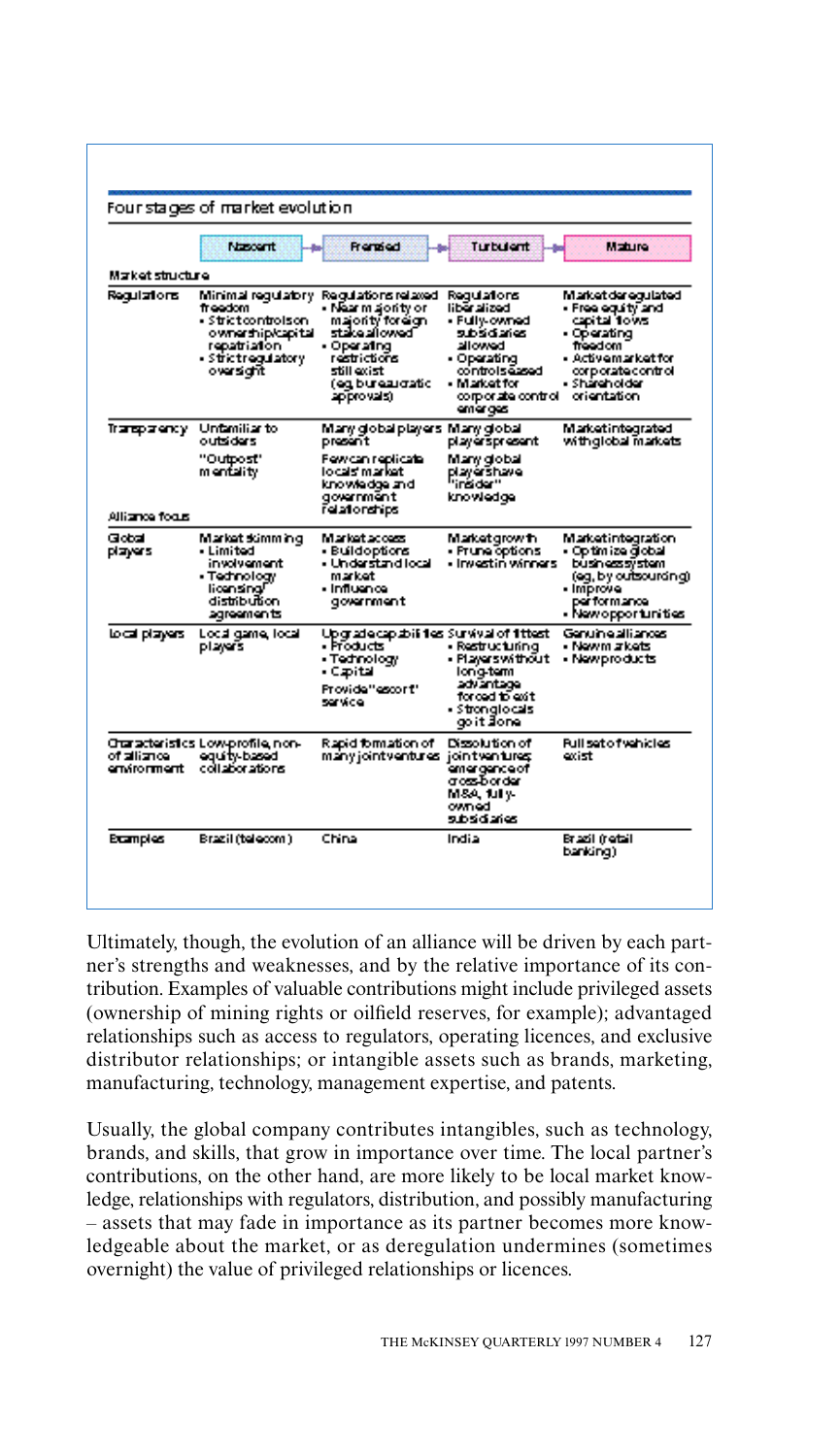**CHAINE2** 

.<br>Developed

### Assessing bargaining power

|                                                               | Importance             | Extence of power      |                           |
|---------------------------------------------------------------|------------------------|-----------------------|---------------------------|
| Determining factors                                           | of factor<br>н∌ ⊵≖     | Now<br>Fartner.<br>ш. | <b>Future</b><br>u, Fatne |
| Productor process<br>technology                               |                        |                       |                           |
| Brand ownership                                               | 7 E F F                |                       |                           |
| Channel control                                               | OО                     | Δ                     | □                         |
| Manufacturing capacity                                        | DШ                     | L.E.                  | ЦU                        |
| Ability to invest<br>in thebusiness                           | Oυ                     | Lŧ                    | LB.                       |
| Local relationships<br>(eg regulators)                        | ПĦ                     | П                     | Oυ                        |
| Gobal relationships(eg, global<br>suppliers global oustomers) | $\bm{B}$ $\bm{\varPi}$ | ГЕ                    |                           |
| Management control                                            |                        |                       |                           |

# Four possible outcomes



Manufacturing cost leadership can also be fleeting in a globalizing economy. If the local partner essentially provides an "escort" service, it will almost certainly become less important. A survey of Chinese joint ventures indicated that Chinese partners systematically deliver less value than expected in terms of sales, distribution, and local relationships.\*

To assess whether an alliance will be a marriage for life and how it will evolve, partners in emerging markets should catalog the current contributions of each partner, plot how they are likely to shift (Exhibit 3), and negotiate to ensure that the venture will be sustainable or to protect shareholders against a likely shift in power.

# *Four paths*

Emerging market alliances tend to evolve along one of four paths (Exhibit 4). The first is that trod by **success-**

**ful long-term alliances** such as Samsung-Corning, established in 1973 as a 50–50 joint venture to make CRT (cathode-ray tube) glass for the Korean electronics market. Samsung needed a technology partner to pursue its strategy of integrating vertically into electronics components and materials; Corning wanted to expand in Asia. The joint venture had about 20 percent of the global market, revenue of \$695 million, and net income of \$49 million in 1996, with investments in Malaysia, India, China, and eastern Germany. Heineken and Anheuser-Busch also have a number of successful alliances with brewers in emerging markets, in which the local partner continues to produce and sell its local brand for the mass market, while producing or importing and selling the global partner's brew as a premium brand.

<sup>≠</sup> *See* Stephen M. Shaw and Johannes Meier, "'Second generation' MNCs in China," *The McKinsey Quarterly,* 1993 Number 4, pp. 3–16.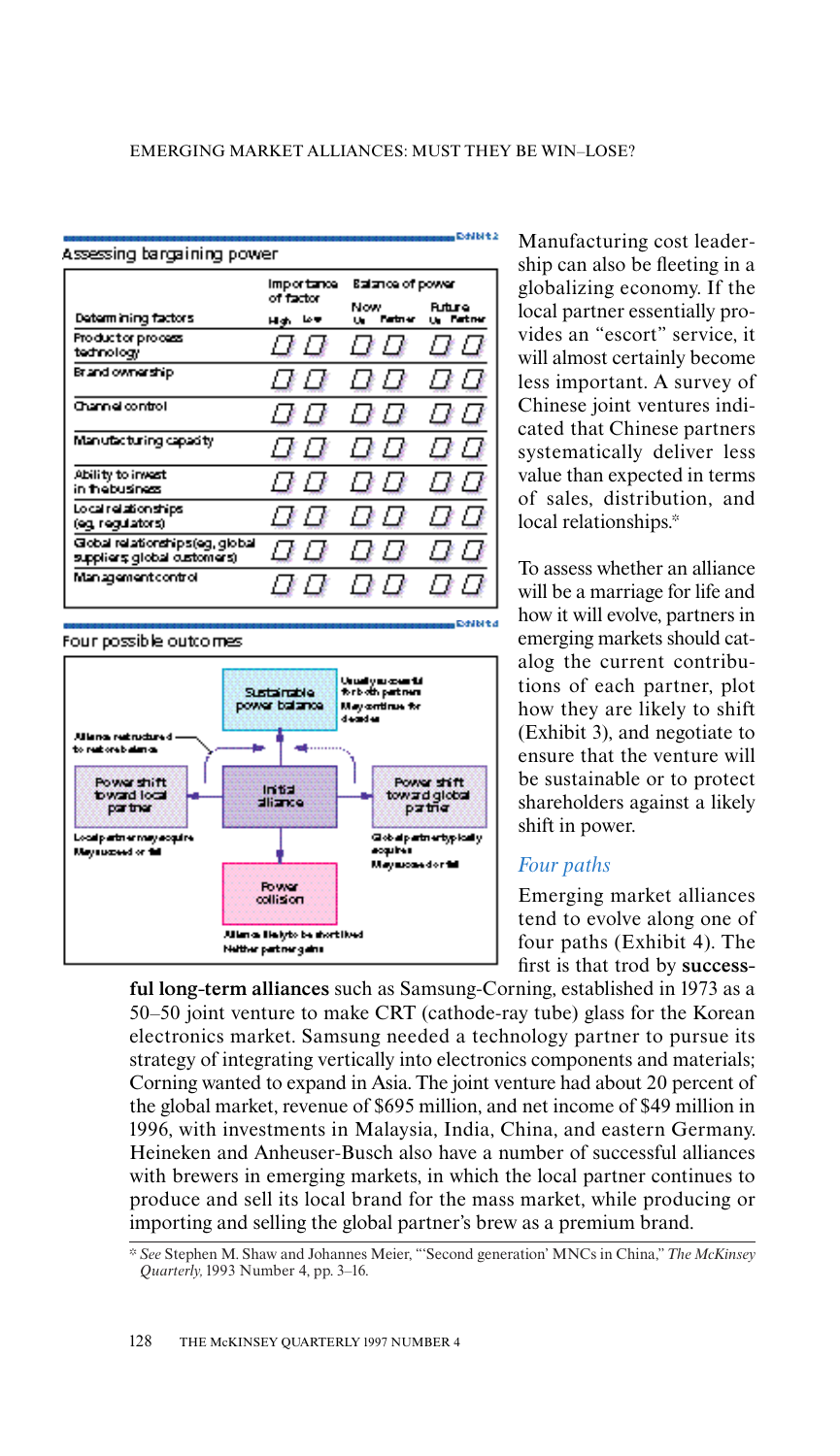The second path involves a **power shift toward the global partner, often followed by a buyout.** Take the case of two consumer goods companies that formed an alliance to target the Indian toiletries market. At the outset, their contributions were balanced. The global company brought international marketing experience, world-class management systems, and additional volume to fill local manufacturing capacity. The local company brought the technology to make soap from vegetable fat (the use of animal tallow is banned in India), low-cost manufacturing, local market knowledge, and established products and brands. The global company wanted access to an enormous and potentially lucrative market; the Indian company aimed to increase its capacity utilization and enhance management and marketing skills and systems.

Gradually, however, the balance of power shifted. The global partner succeeded in getting an organization up and running and gained local acceptance for its product, whereas the Indian company was prevented from filling its capacity by slower than expected sales. Moreover, the expected transfer of skills and systems to the Indian partner never materialized, while its own brands, which had been transferred to the joint venture, suƒfered. The alliance was dissolved by mutual consent in 1996.

The way an alliance is structured and managed can determine its outcome. In one 50–50 joint venture, an emerging market company brought important relationships, brands, and distribution skills that might have led to a sustainable alliance had the venture been structured differently.

Local partners do sometimes build their bargaining muscle, increase their ownership stake, and buy out their global partners

But the global partner enhanced its own bargaining position by placing its people in key positions in marketing, manufacturing, and finance; introduced its own products and brands; built the manufacturing plant; and imposed its systems and

culture on day-to-day operations. The venture reportedly lost money for several years until it was bought out by the global partner, whereupon performance improved. Notwithstanding this outcome, the emerging market partner may have rated the exercise a success, since it sold its 50 percent stake at a premium.

The third path sees a **shiƒt of power toward the emerging market partner.** Local partners do sometimes build their bargaining muscle, increase their ownership stake, buy out their global partners, or exit the alliance to form other partnerships. Sindo-Ricoh illustrates how a power shift toward a local partner can lead to the restructuring and continued success of an alliance. Sindo has been Ricoh's exclusive distributor in Korea since 1962. It built lowcost manufacturing capability, expanded the relationship to a 50–50 joint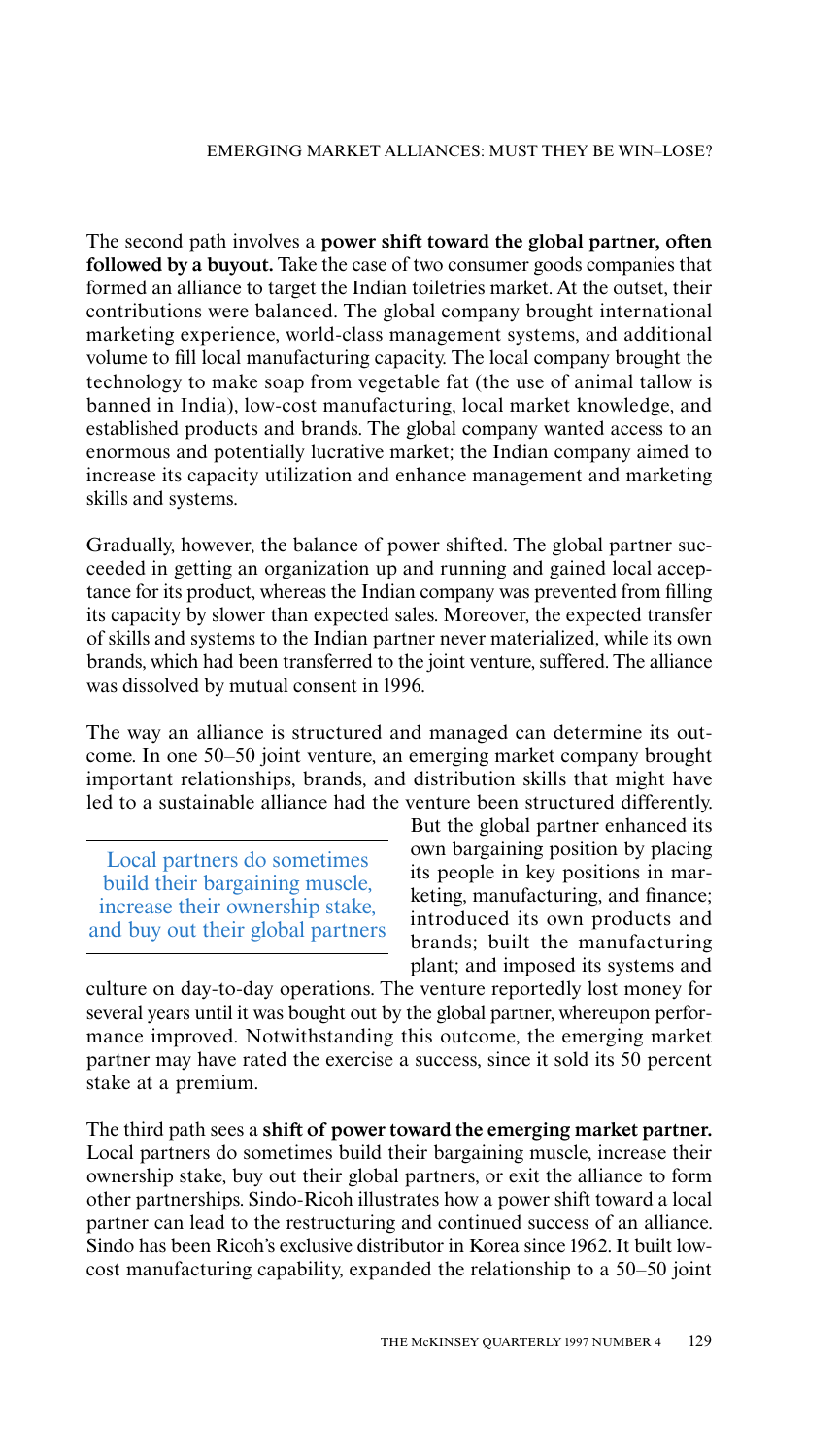venture, then took majority ownership with a 75 percent stake. In 1996, it boasted sales of \$309 million and net income of \$38 million.

The fourth path is **competition between partners, followed by dissolution or acquisition of the venture by one of them.** A 50–50 joint venture between GM and Daewoo to manufacture cars in Korea lost money until Daewoo acquired it outright. The partners had incompatible strategies: GM wanted a low-cost source for a limited range of small cars; Daewoo aspired to become a broad-line global auto manufacturer. Conflict and collision oƒten result when the partners fail to agree on whether the joint venture or the parent companies will compete in related product areas or in other countries.

Finally, although alliances are often likened to marriage, a successful alliance does not *have* to last. Success is measured not by duration, but by whether objectives have been met. Take the joint venture between GE and Apar to make light bulbs for the Indian market. The arrangement was dissolved after only three years, yet GE emerged from it a leader in the Indian lighting industry, and Apar was handsomely remunerated.

Recognizing what path an alliance is following and how its balance of power is shifting is critical to ensuring that both partners have the opportunity to satisfy their objectives. Our research in Asia and Latin America – and a growing body of experience – identifies some practical steps that companies can take to address the challenges of emerging market alliances.

# **Alliance strategies and tactics for emerging market companies**

Companies in emerging markets must recognize that they may be vulnerable over the long term because of inherent power imbalances. Indeed, our research suggests that global partners are more likely to wind up with control when the balance of power shifts. On the other hand, emerging market partners may possess sources of value that cannot easily be replicated in the short term, such as customers, channel control, local brands, control over key supply sources, manufacturing capacity, and relationships with government oƒficials and regulators. They should make the most of these bargaining assets. Above all, they should invest to ensure that they last.

Before a company can develop a strategy to build power, it must set objectives for the alliance that reflect its aspirations and a hard-nosed assessment of its own strengths. Is its goal to become a world-class operator able to compete in some areas with global companies on their own turf ? Is it to develop a sustainable home-market alliance based on an enduring source of strength? Or is the alliance a defensive measure to protect the business against threats from global brands or technology? And is it acceptable – or even inevitable – that the alliance will evolve toward a sale?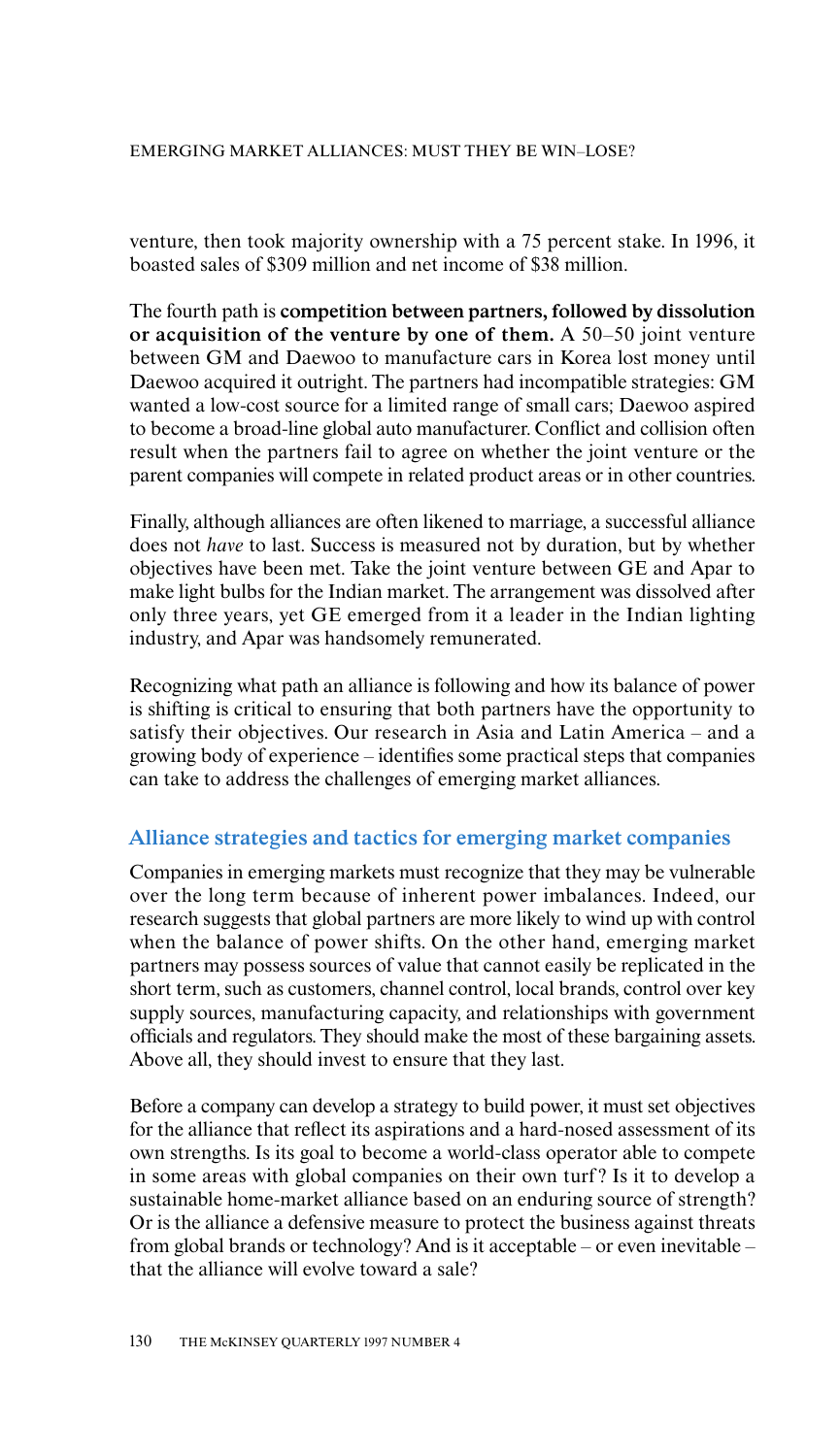When the aim is to develop a genuine alliance or build a platform for growth, strategies to maximize power include:

**Invest today to build power for tomorrow.** The most critical issue for local companies is how to establish a sustainable source of value and thus maintain the balance of power. There are a number of ways to do this:

*Develop your own brands.* Recent experience suggeststhat local brands can be more powerful than their owners tend to believe. In Brazil, electronics producer Gradiente haslaid the foundation for more balanced partnerships by building name recognition and sales volume that match those of global brands. A Venezuelan building products manufacturer entering a joint venture with a global partner retained its own brands in several segments in which global technology was not required, and where craftsmen trusted the local product.

*Control distribution.* Distribution is an area in which emerging market companies typically have initial advantages that can be extended to enhance their bargaining power. One industrial equipment manufacturer in Latin America increased its influence over distributors – and its clout with its global partner

– by oƒfering inventory management systems, financing, and extensive technical support. Investing to keep the advantage is crucial. Rallis, an Indian agrichemicals company, owns the country's leading nationwide agricultural inputs distribution system and has distribution agreements with several global chemical companies. But though it may com-

Companies in emerging markets must recognize that they may be vulnerable over the long term because of inherent power imbalances

mand the dominant dealer relationships today, new market entrants are beginning to go directly to the farmer. If direct distribution should take hold, what will happen to Rallis's power? Perhaps anticipating this, the company is itself experimenting with direct distribution.

*Secure proprietary assets.* Most industry value chains in emerging economies have "chokehold" points – privileged assets in short supply. Locking these in can establish a continuing source of value. Indian Hotels owns the best properties near all the country's main tourist destinations, for example. And one metals company in Brazil entered a long-term arrangement with a key supplier for a crucial input that was in short supply.

*Preemptively acquire local competitors.* Provided that these acquisitions make sense in their own right, they can strengthen a local company's negotiating hand by limiting the entry options for would-be players.

*Become a regional hub for your partner.* Many multinationals have their hands full exploring the larger emerging markets such as China and Brazil. Few have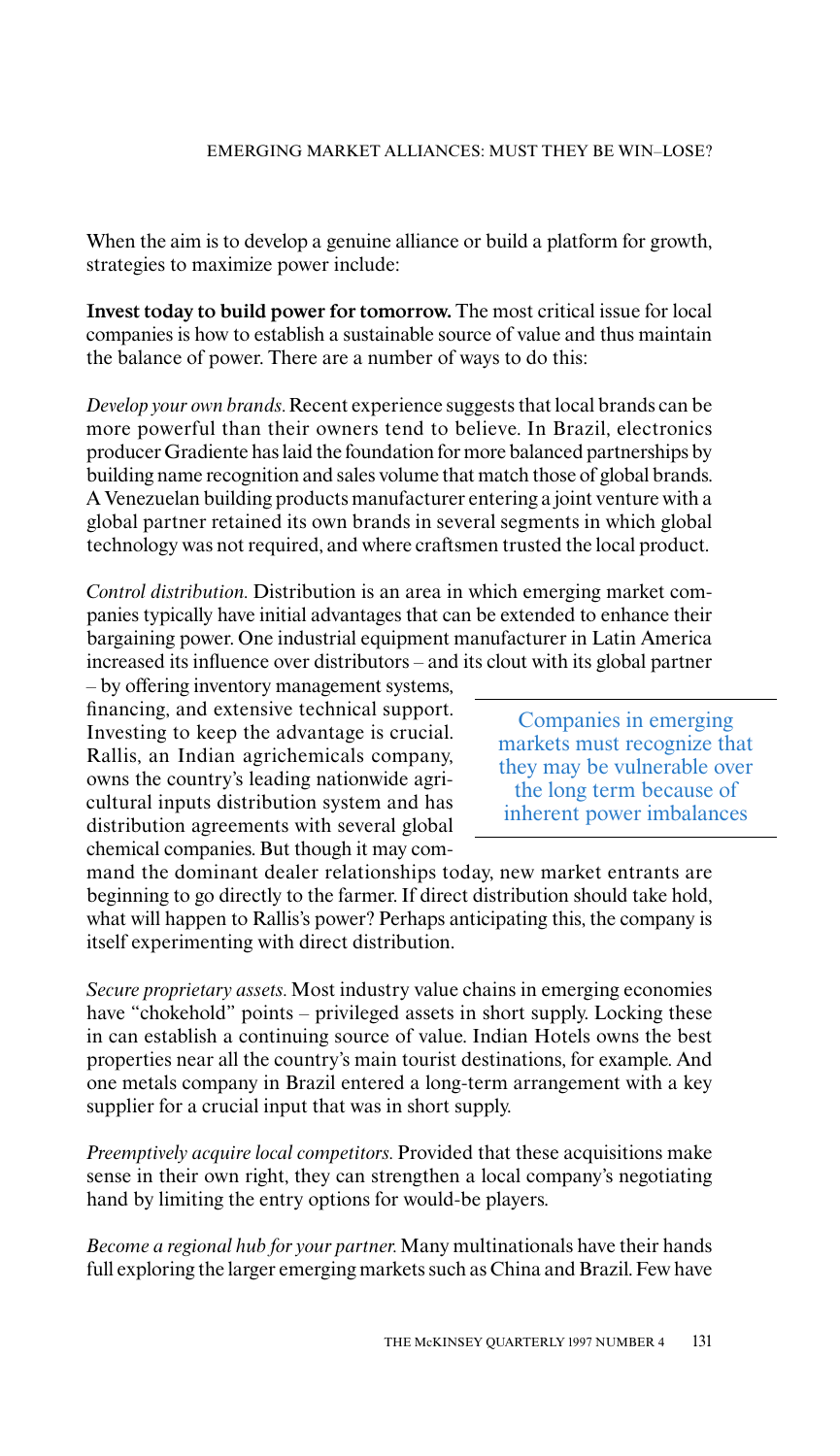the time and management capacity to concentrate on smaller but still important economies such as Chile or Peru. Local partners can improve their market position and their long-term stature in a partnership by becoming a regional hub. One Indian engineering consumables company expanded its joint venture with a European manufacturer to distribute products throughout Asia. Similarly, a Colombian industrial concern acquired its counterpart in Peru and is expanding in Venezuela, thereby not only increasing the contribution it makes to its alliance with a European company but also strengthening its

Autonomous ventures – or, worse still, ventures in which a local partner calls the shots – can be anathema to truly global players

own position by attaining economies of scale in regional distribution.

**Think twice before allying with a global** leader. Global market leaders are often the most obvious partners because of their products, skills, capital, and prestige. But they

usually have global aspirations too, and may well seek to tighten their control over any alliance they undertake in order to optimize purchasing, pricing, product development, manufacturing, and brand strategy. Autonomous ventures – or, worse still, ventures in which a local partner calls the shots – can be anathema to truly global players. In the words of one chemical industry executive, "How can we serve our global customers in the same way across 20 or more countries when our partner operates the business? We can't even assure our customers that they can buy the same products with the same specifications from one country to the next."

Emerging market companies should ascertain whether a prospective partner is pursuing a "global" strategy – same brands, centralized decision making, global purchasing, unified R&D, consistent product portfolio and pricing – or a "global/local" strategy with, for instance, local and global brands, strong country or regional managers, and regional product development.

Considering alternative partners is especially important if the leading global players in an industry are inclined to swallow up local partners' stakes. A pattern has emerged in the behavior of one global consumer goods company in key emerging economies in Latin America and Asia. It enters a market by allying with a leading local consumer goods company; introduces its own brands, systems, and managers; becomes embroiled in conflict with its partner; and finally buys out the venture. An analysis of joint ventures in India indicates that majority control in 60 percent of Indo-American alliances lies with the US partner, while Asian partners have control in only 10 percent of their ventures with Indian companies. Europeans fall between these two extremes in their hunger for control.

**Consider less obvious partners.** A smaller, non-global company may present less of a long-term threat to a company from an emerging market. One Latin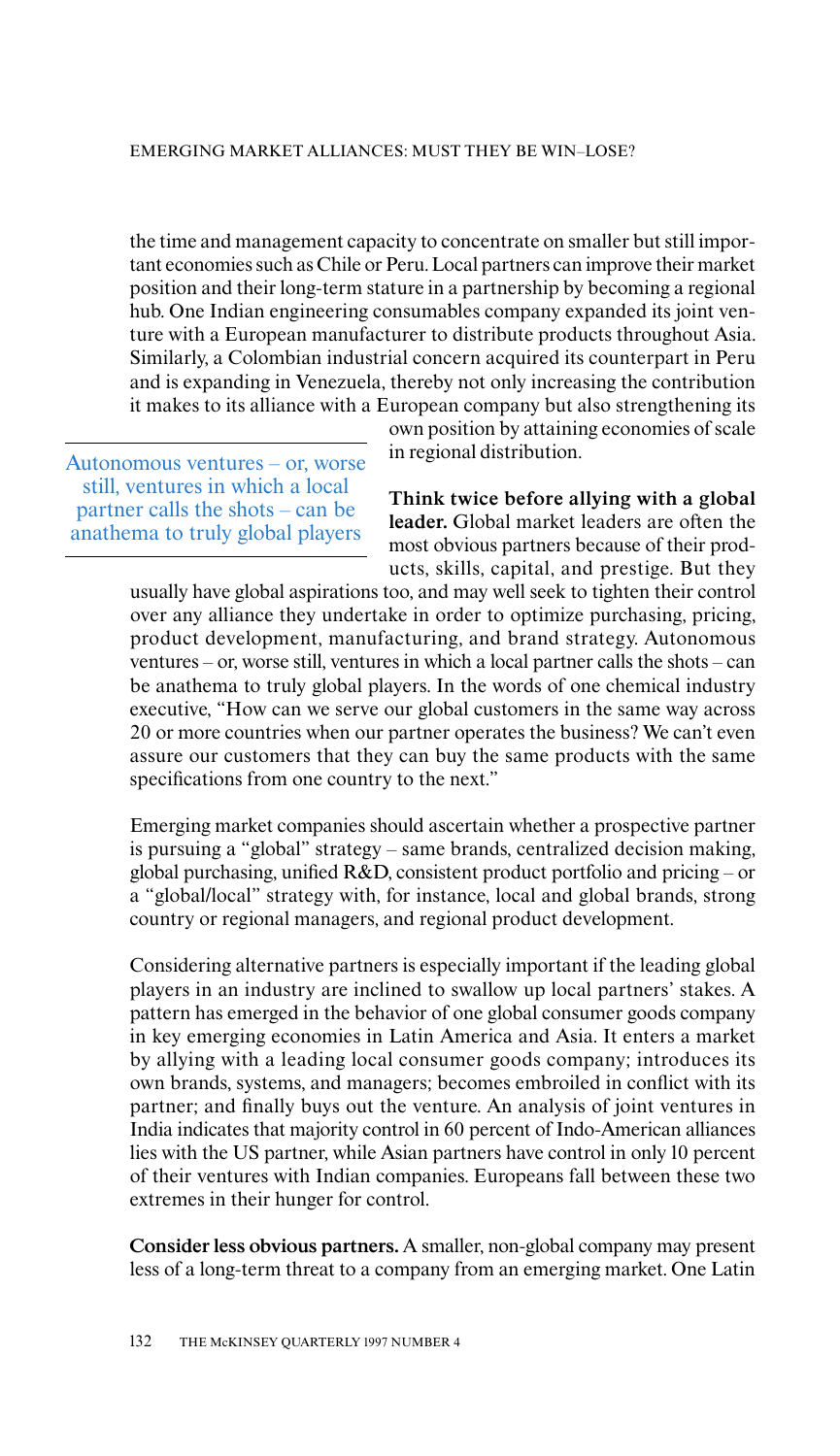American metals producer decided to form an alliance with a medium-sized German firm rather than a world leader. The alliance has prospered for 20 years, with neither partner aspiring to take full control. YPF, Argentina's privatized petroleum company, and Petrobras, Brazil's state-owned energy company, have proposed a \$750 million project for the joint development and operation of a network of 1,500 gas stations, principally in southern Brazil, over five years.

An alliance with a global leader from a different industry is another possibility. Telecom companies from emerging markets could consider allying with information technology providers to build their capabilities, instead of entering more predictable arrangements with global telecom service companies.

Emerging market companies seldom consider taking a "financial" partner, yet this may make sense if they can build the internal capabilities to compete over the long term. Companies with attractive business propositions can win funding from sources as diverse as private equity funds, offshore Chinese holdings, and industrial investors.

**Protect your future by securing access to key intangible assets.** Emerging market companies should consider locking in key assets such as brands, technology, or distribution rights for 10 to 20 years if possible, rather than risk losing them within a short period or being forced to renegotiate the

venture. They should also think how they would survive termination of the alliance. This risk is highest when the local partner contributes physical assets and capital that rely on the intangible assets controlled by its global partner. One Andean Pact manufacturer of transport equipment would have faced the loss of a \$200 million business had

Considering alternative partners is especially important if the leading global players in an industry are inclined to swallow up local partners' stakes

its partner rescinded the licence agreement on which their joint venture was based. It therefore insisted on a clause stipulating three years' notice of termination. A less canny Latin American industrial company had to consider a shotgun wedding with a new partner when its original partner quit before it had internalized the skills to operate the business alone.

**Create world-class alliance capabilities.** For multibusiness companies that may form as many as 20 alliances across unrelated industries, it is better to employ a few experts with well-honed negotiating skills than 20 gifted amateurs. Mahindra & Mahindra, a leading Indian business house, has designated a single senior executive to work with the leaders of each business unit as they develop and manage their alliances to ensure that the lessons each one learns are transferred to the rest of the company.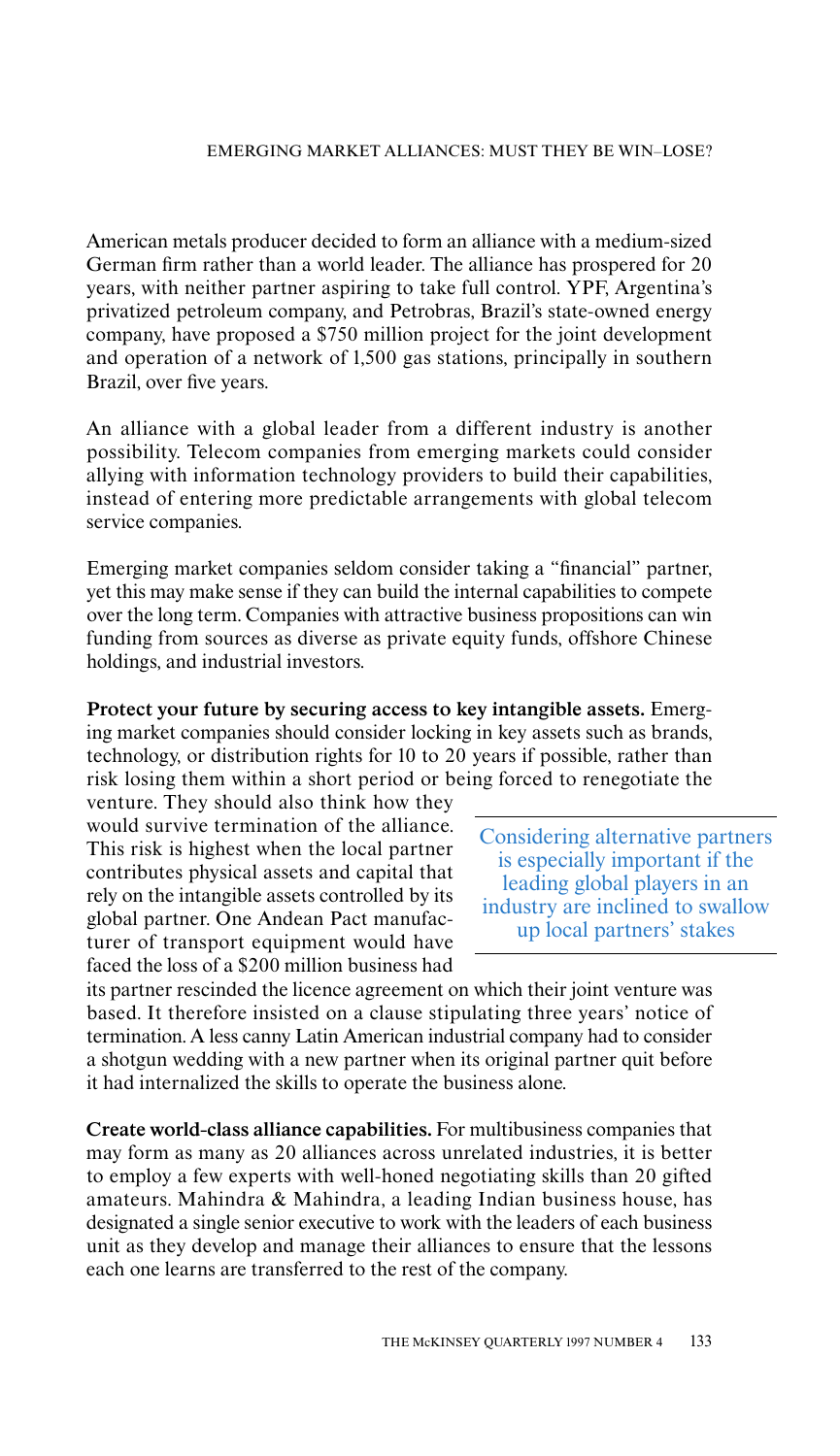We have assumed so far that emerging market partners do not wish to sell their share of the business. In actuality, they frequently do. The problem is that potential buyers can be unwilling to acquire joint ventures outright because of the importance of local operating knowhow and relationships, or because of capital constraints. In this situation, a joint venture can be an eƒfective step toward a sale, but the negotiations should look more like an auction than a typical alliance discussion. The local company should pursue simultaneous discussions with several potential partners or buyers, each of which should be asked to develop a proposal that includes an initial valuation for a controlling shareholding, proposed dividend flow, and terms for ultimate sale.

# **Alliance strategies and tactics for global companies**

Global companies, like locals, need to adapt their alliance approaches to succeed in emerging market alliances.

**Position early.** Alcatel, VW, and AIG are leading operators in China today partly because they were early entrants into the telecommunications, automotive, and insurance industries, respectively. Procter & Gamble leads the Chinese detergents market because it secured access to production assets through majority ventures, then moved quickly to establish local sales and distribution. Early entrants frequently have more opportunities to lock up the most promising distribution channels, gain access to attractive production assets, and invest to build the business before competition intensifies.

In many product categories in emerging markets, the desirable assets, brands, and distribution systems are controlled by a handful of attractive

In many product categories in emerging markets, the desirable assets, brands, and distribution systems are controlled by a handful of attractive partners

partners. Once they are spoken for, competitors may be locked out, especially if the cost of setting up alternative distribution is prohibitive (as it is for many consumer goods), and where adding capacity (in chemicals, for example) would create overcapacity. India's health insurance market, which is about to be deregulated, is a case in point. In effect,

India has a single government insurer, one hospital group with locations in various metropolitan areas, and no provider groups. The partner options are limited, even for early birds.

**Shape the market.** The "toe in the water" approach of seeding dozens of growth options at low cost in many markets may seem appealing. In reality, however, joint ventures established in this way often perish from a lack of time or commitment. The global companies that do best in emerging market joint ventures invest heavily and act to shape the market by introducing new business approaches or products.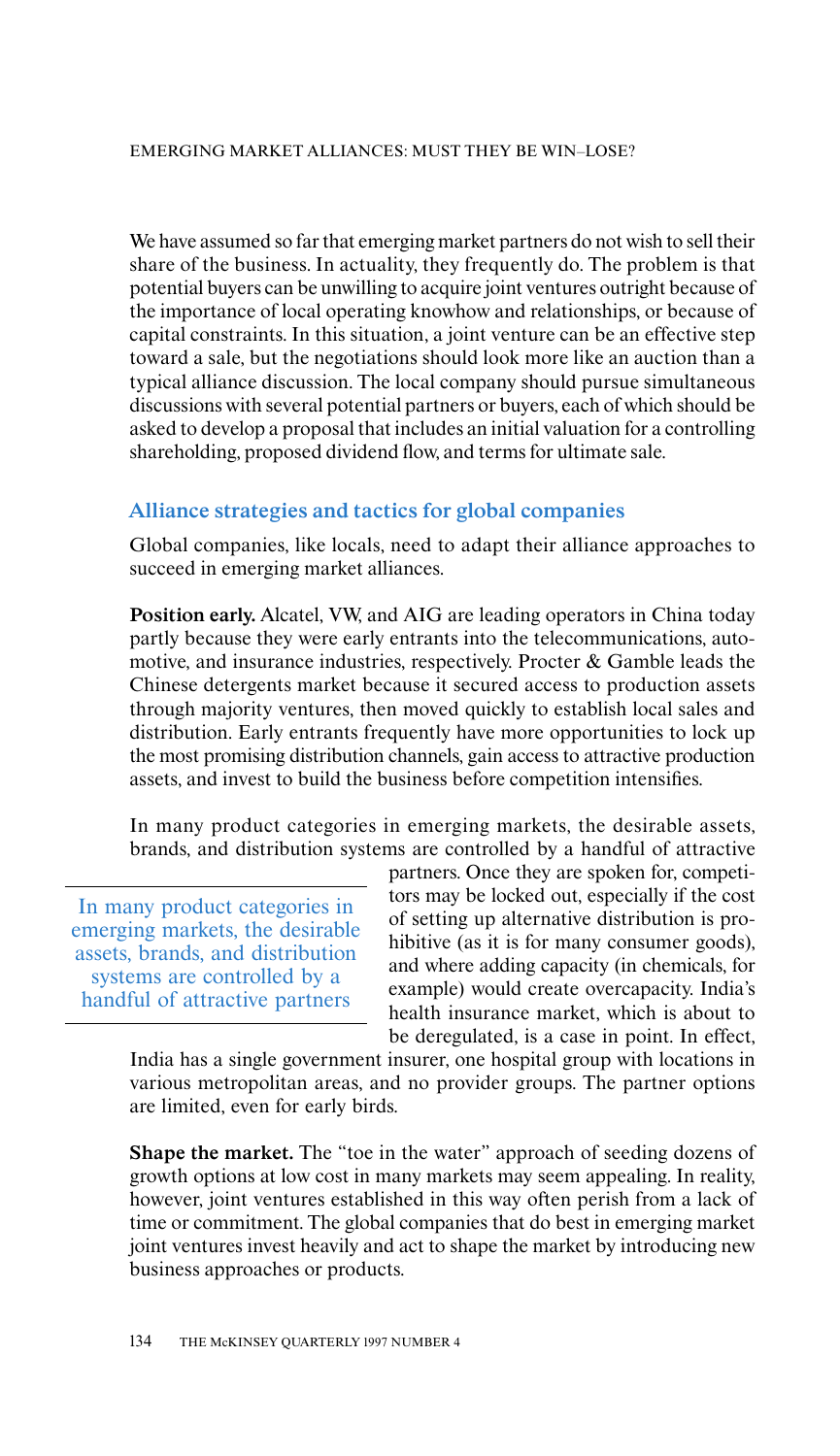**Think broadly about your partner's capabilities and consider the overall set of relationships that it can bring, not just the immediate joint venture or licensing proposition.** The flow of opportunities that local partners, especially conglomerates, can contribute may exceed the value of the initial deal. When a multinational wants access to local relationships, it may be wise to consider companies outside its industry that could play an advisory or ambassadorial – rather than operating – role. It is in this light that Camargo Correa, one of Brazil's largest family-owned conglomerates, views its role in its long-standing alliance with Alcoa. Camargo encompasses one of the country's leading construction companies, and has widespread relationships with industry and government at all levels. It is also involved in related industries such as the development of power projects and infrastructure. Alcoa has the clear leading role in their aluminum smelting

joint venture, while Camargo has, over time, assisted in negotiations with government authorities, built manufacturing facilities, and provided capital.

As most emerging economies are still at the nascent stage, industry experience may not be of lasting value in an alliance. Consider

The flow of opportunities that local partners, especially conglomerates, can contribute may exceed the value of the initial deal

the case of a multinational seeking to join forces with a local company to enter India's non-durable consumer goods market. The key asset to acquire is distribution, but India's distribution system is archaic and will probably change dramatically over the next decade. The multinational could select the local market leader (and perhaps thereby educate a future competitor), but a more interesting choice might be a tobacco company, which is likely to have extensive retail distribution systems in India.

**Identify the key decision makers and involve them early.** This is especially critical when dealing with a state enterprise. In China particularly, proposals to establish joint ventures must often be approved by a dozen or more government or quasi-government entities.

**Bring all your global capabilities to the table.** Global companies have a strong suite of technical skills, geographic presence, business units, and systems, but rarely bring their full power to the negotiating table. The losers in several recent joint venture negotiations in the Chinese automotive and machine tool industries offered a solid but narrow manufacturing partnership; the winners offered technology, local parts sourcing, and substantial capability building. One Latin American state enterprise selected its partner because it could provide technical expertise on the ground to improve the business. Another Latin American company places as much weight on how potential partners might help it secure growth opportunities as on the immediate business they could do together.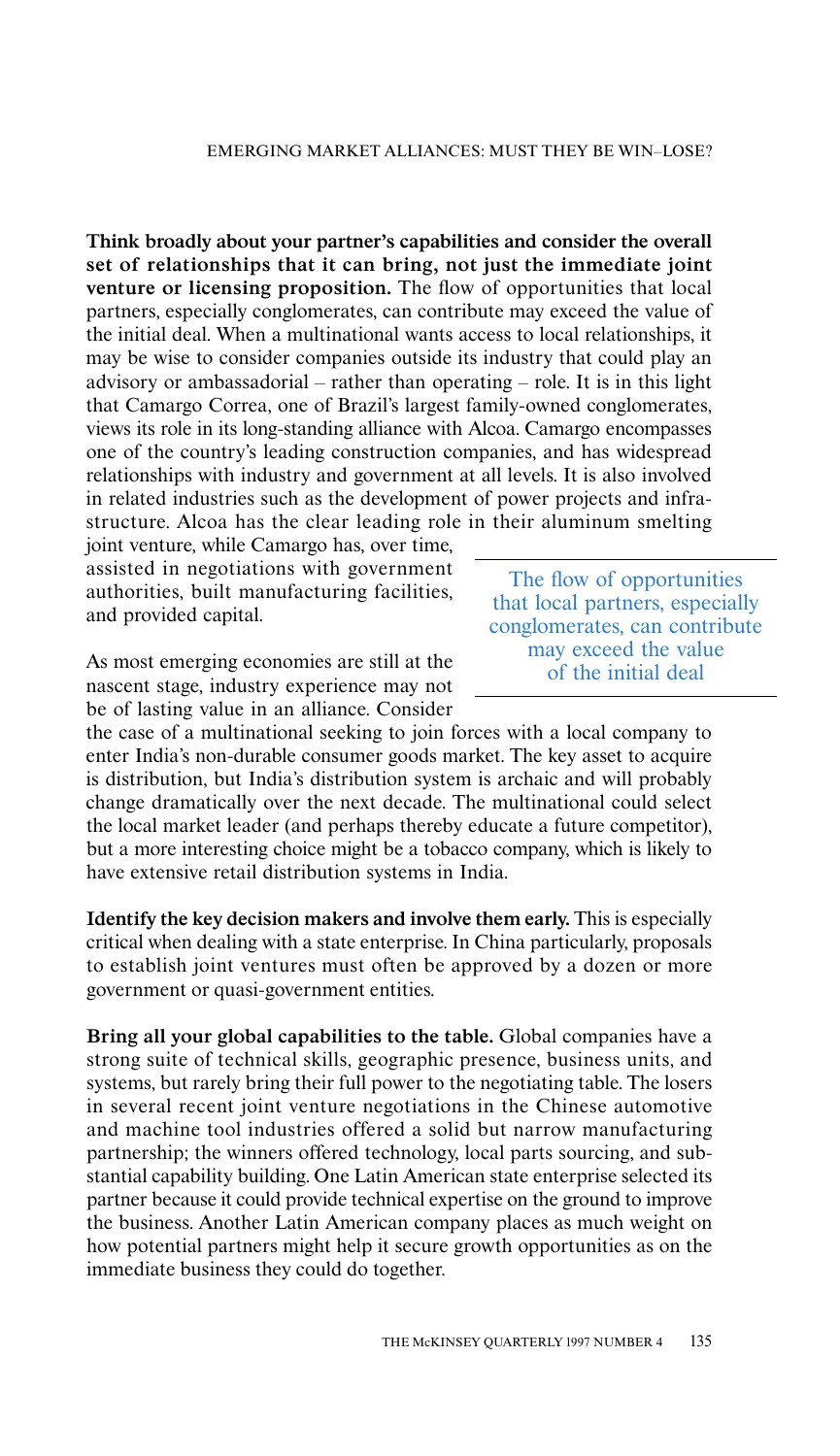## EMERGING MARKET ALLIANCES: MUST THEY BE WIN–LOSE?

Recognize that a "51 percent or nothing" mindset will close off opportunities. Having 51 percent ownership does not guarantee control. Effective control has more to do with management structure, ownership of key intangibles such as technology and relationships, and knowledge. In fact, a 49 or 50 percent stake can provide an opportunity to gain full control later, with less risk and more flexibility.

In one emerging market joint venture, the global partner owns the brand, controls the patented process technology, and is rapidly building its knowledge of the local market – yet it has only a 50 percent stake because

Emerging market alliances pose different challenges from those faced by alliances in mature markets, and are often less stable its local partner, while recognizing that it needs an alliance in order to introduce new products, is unwilling to sell the "family silver" by giving up 51 percent. The 50–50 venture has none the less proved attractive for the global partner, given that its other options were to sink \$200 million into a

greenfield operation, form a partnership with a second-tier player, or forget about entering the market. It will, after all, have effective control over the most important business levers, and be positioned as the logical buyer of the business should the partners fall out or the family owners decide to sell.

It is often worth asking, "What do we really need to make sure we can protect our interests in a 50–50 deal?" The notion of control can be broken down into rights to determine specific issues – capital expenditures, dividend policies, production volumes, and human resources, for instance. Some multinationals have found creative ways to address particular issues. One leading international oil company signed a 50–50 joint venture in the Indian market after concluding that a casting vote on capital expenditures was enough to protect its interests. Another global company agreed to a 50–50 joint venture with the proviso that it would have the right to build additional capacity if its partner vetoed expansion by the joint venture.

**Beware of entering long-term licensing arrangements without performance contracts.** Many global companies have granted licences because they had no other way to enter a market, or because at the time the market was negligible. In so doing, some have tied up the value of their intangible assets without any exit mechanism or promise of fair value in return. One US manufacturer granted a 20-year exclusive licence covering several large emerging markets to a single company in the region, with royalty fees set as a percentage of revenues. When its partner underperformed and competitors proliferated, it had little leverage to renegotiate the arrangement.

**Recognize that the aims of family owners may diƒfer from those of public companies.** For one family owner of a profitable business, assuring an annual